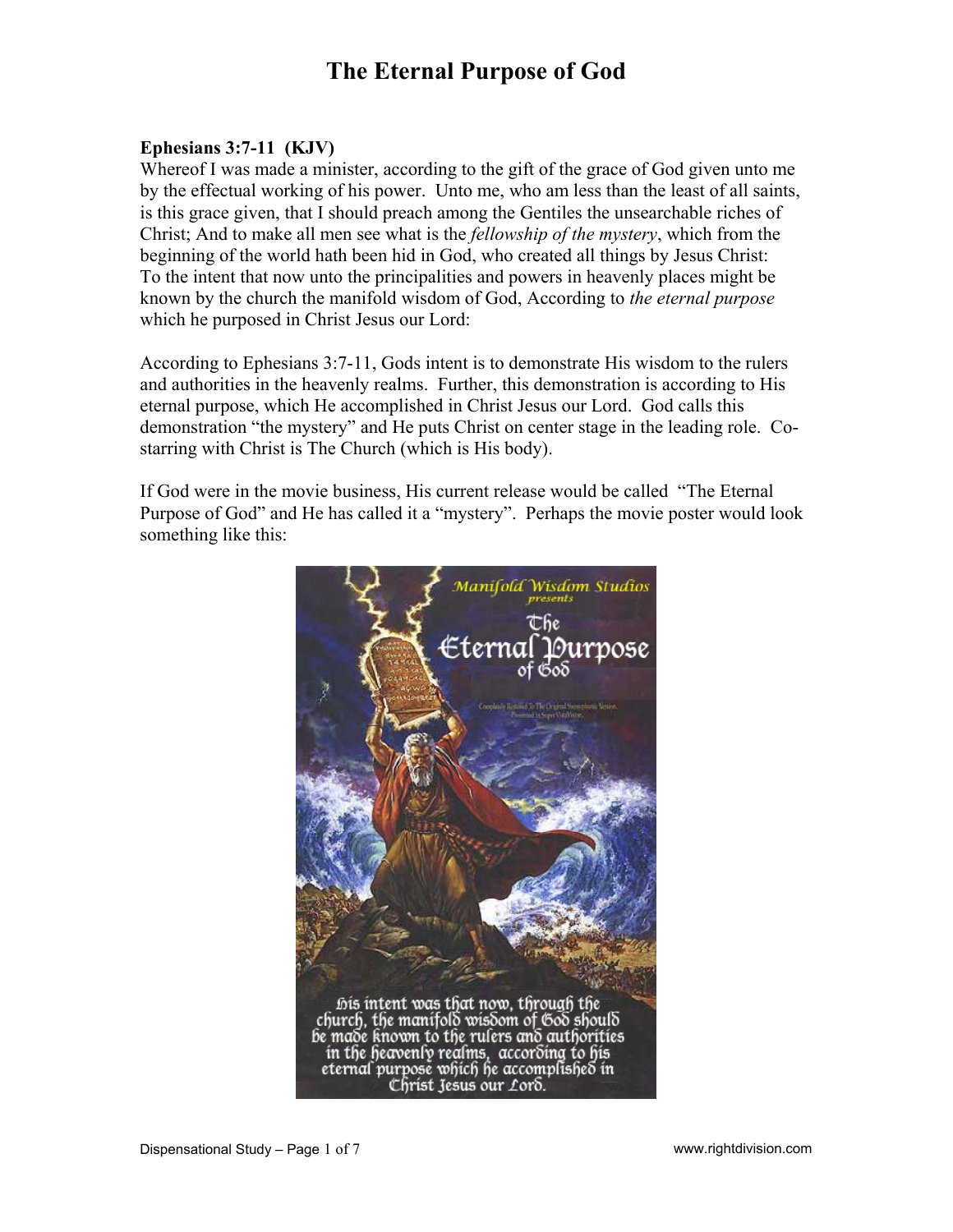Since God calls His current release "the mystery", here are some elements of a mystery that may help explain His eternal purpose.

Elements of a Mystery

- Crime/problem that needs solving
- Suspense or secrecy
- Evidence / Clues
- Suspects
- Good guys/bad guys

### **1) Crime/problem that needs solving**

Rev 4:11 (KJV)

- 11 Thou art worthy, O Lord, to receive glory and honour and power: for thou hast created all things, and for thy pleasure they are and were created.
- Eph 1:9-10 (KJV)
- 9 Having made known unto us the mystery of his will, according to his good pleasure which he hath purposed in himself:
- 10 That in the dispensation of the fulness of times he might gather together in one all things in Christ, both which are in heaven, and which are on earth; even in him:
- Gen 2:16-17 (KJV)
- 16 And the LORD God commanded the man, saying, Of every tree of the garden thou mayest freely eat:
- 17 But of the tree of the knowledge of good and evil, thou shalt not eat of it: for in the day that thou eatest thereof thou shalt surely die.

Gen 3:1-6 (KJV)

- 1 Now the serpent was more subtil than any beast of the field which the LORD God had made. And he said unto the woman, Yea, hath God said, Ye shall not eat of every tree of the garden?
- 2 And the woman said unto the serpent, We may eat of the fruit of the trees of the garden:<br>3 But of the fruit of the tree which is in the midst of the garden. God hath said. Ye shall no
- But of the fruit of the tree which is in the midst of the garden, God hath said, Ye shall not eat of it, neither shall ye touch it, lest ye die.
- 4 And the serpent said unto the woman, Ye shall not surely die:
- 5 For God doth know that in the day ye eat thereof, then your eyes shall be opened, and ye shall be as gods, knowing good and evil.
- 6 And when the woman saw that the tree was good for food, and that it was pleasant to the eyes, and a tree to be desired to make one wise, she took of the fruit thereof, and did eat, and gave also unto her husband with her; and he did eat.

Rom 3:23 (KJV)

23 For all have sinned, and come short of the glory of God;

Rom 5:12 (KJV)

12 Wherefore, as by one man sin entered into the world, and death by sin; and so death passed upon all men, for that all have sinned:

### Rom 6:23 (KJV)

23 For the wages of sin is death; but the gift of God is eternal life through Jesus Christ our Lord.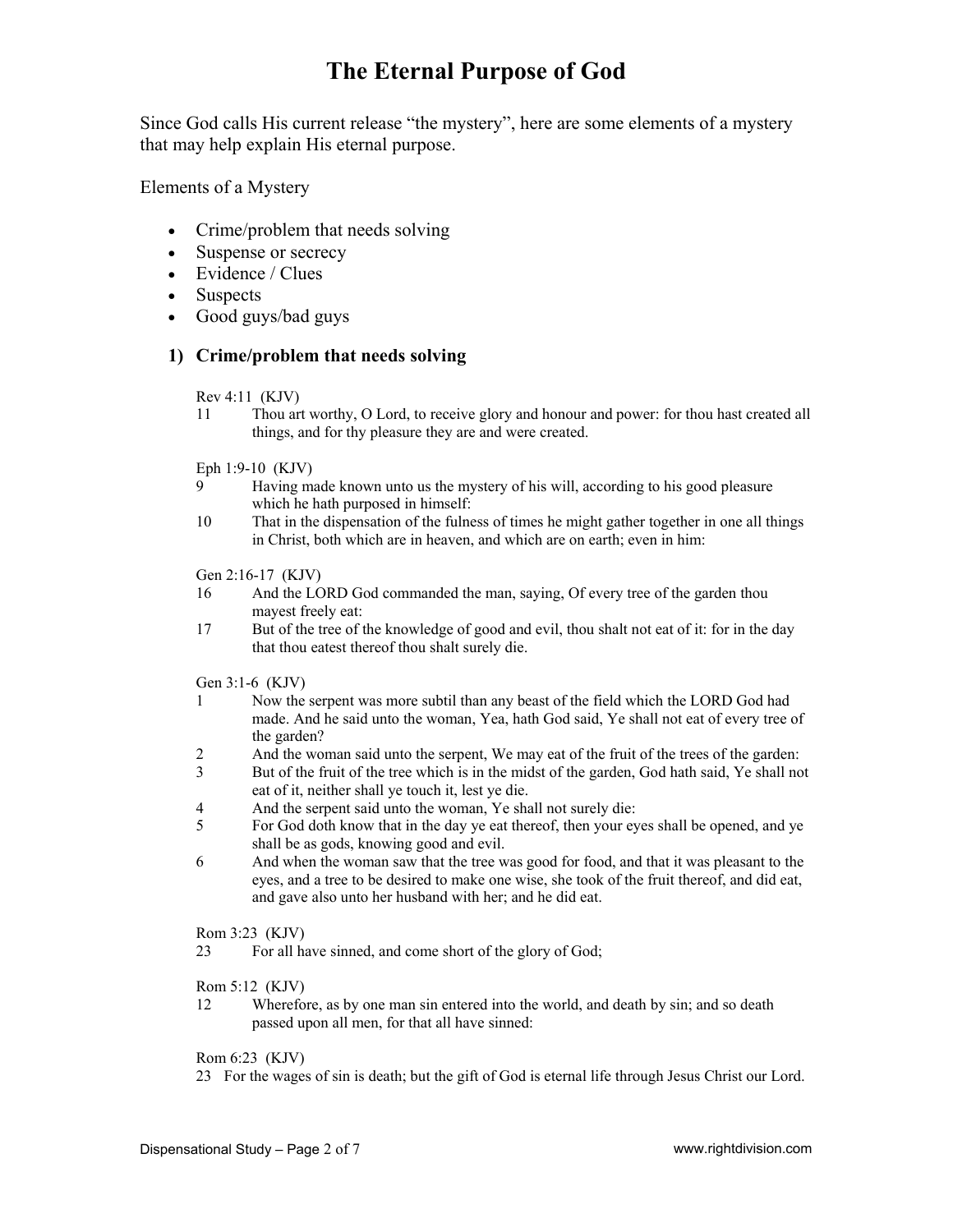### **2) Suspense or secrecy**

Eph 3:1-5 (KJV)

- 1 For this cause I Paul, the prisoner of Jesus Christ for you Gentiles,
- 2 If ye have heard of the dispensation of the grace of God which is given me to you-ward:
- 3 How that by revelation he made known unto me the mystery; (as I wrote afore in few words,
- 4 Whereby, when ye read, ye may understand my knowledge in the mystery of Christ)
- 5 *Which in other ages was not made known unto the sons of men*, as it is now revealed unto his holy apostles and prophets by the Spirit;

Col 1:25-26 (KJV)

25 Whereof I am made a minister, according to the dispensation of God which is given to me for you, to fulfil the word of God;

26 Even the mystery which hath been hid from ages and from generations, but now is made manifest to his saints:

### **3) Evidence / Clues**

Ephesians and Colossians tell us the body of truth called "the mystery" was hidden in God before the foundation of the world. Consequently, there is no evidence of it in scripture until Paul reveals it in Ephesians.

However, even though The Mystery and Christ's role in the Eternal Purpose was a secret from the foundation of the world, the evidence concerning His coming begins in Genesis and occurs throughout the Old Testament.

Gen 3:14-15 (KJV)

- 14 And the LORD God said unto the serpent, Because thou hast done this, thou art cursed above all cattle, and above every beast of the field; upon thy belly shalt thou go, and dust shalt thou eat all the days of thy life:
- 15 *And I will put enmity between thee and the woman, and between thy seed and her seed; it shall bruise thy head, and thou shalt bruise his heel.*

Job 19:25 (KJV)

- 25 For I know that my redeemer liveth, and that he shall stand at the latter day upon the earth:
- Isa 7:14 (KJV)
- 14 Therefore the Lord himself shall give you a sign; Behold, a virgin shall conceive, and bear a son, and shall call his name Immanuel.

Isa 9:6-7 (KJV)

- 6 For unto us a child is born, unto us a son is given: and the government shall be upon his shoulder: and his name shall be called Wonderful, Counsellor, The mighty God, The everlasting Father, The Prince of Peace.
- 7 Of the increase of his government and peace there shall be no end, upon the throne of David, and upon his kingdom, to order it, and to establish it with judgment and with justice from henceforth even for ever. The zeal of the LORD of hosts will perform this.

### **4) Suspects**

Isa 14:12-15 (KJV)

12 How art thou fallen from heaven, O Lucifer, son of the morning! how art thou cut down to the ground, which didst weaken the nations!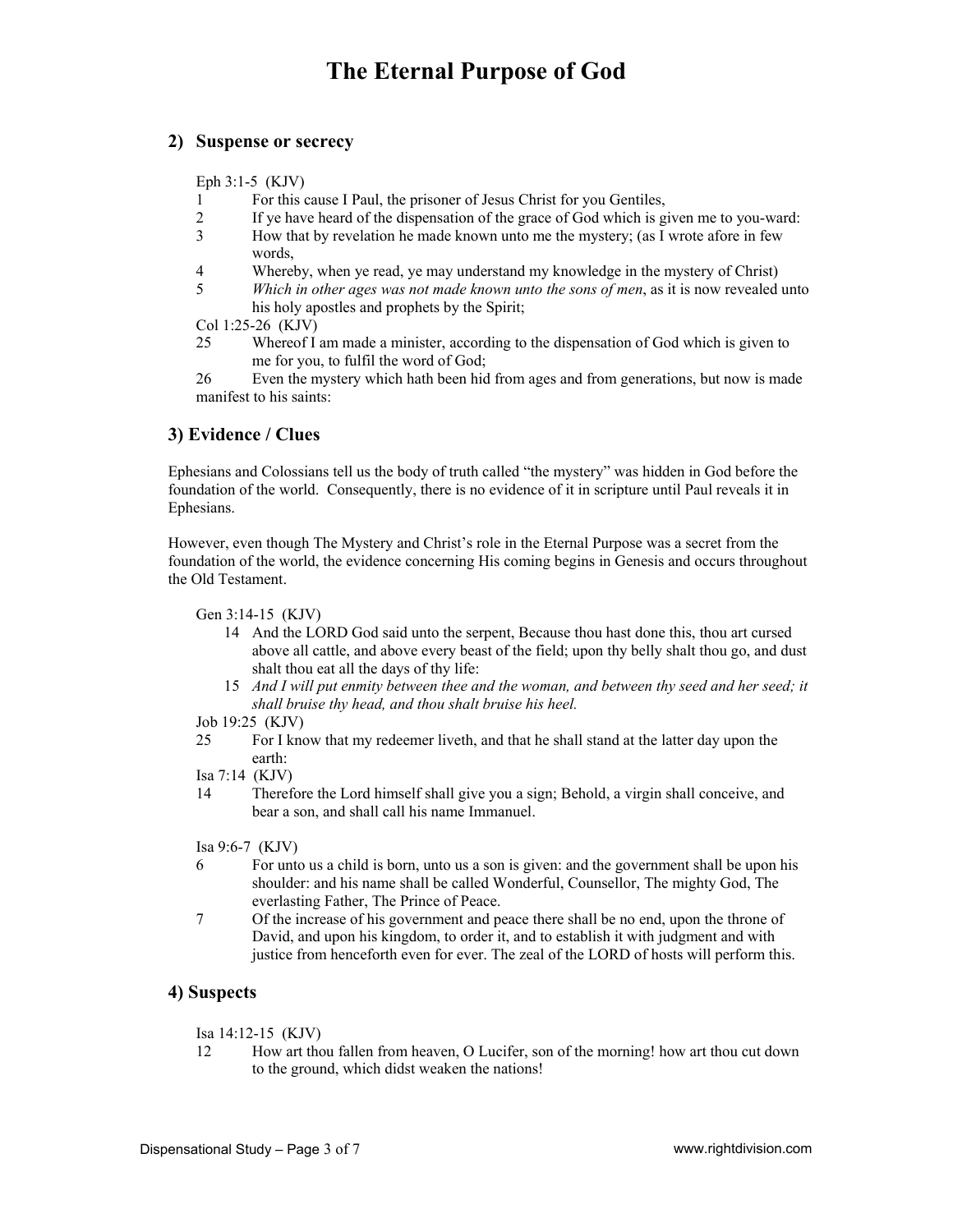- 13 For thou hast said in thine heart, I will ascend into heaven, I will exalt my throne above the stars of God: I will sit also upon the mount of the congregation, in the sides of the north:
- 14 I will ascend above the heights of the clouds; I will be like the most High.
- 15 Yet thou shalt be brought down to hell, to the sides of the pit.

Ezek 28:12-19 (KJV)

- 12 Son of man, take up a lamentation upon the king of Tyrus, and say unto him, Thus saith the Lord GOD; Thou sealest up the sum, full of wisdom, and perfect in beauty.
- 13 Thou hast been in Eden the garden of God; every precious stone was thy covering, the sardius, topaz, and the diamond, the beryl, the onyx, and the jasper, the sapphire, the emerald, and the carbuncle, and gold: the workmanship of thy tabrets and of thy pipes was prepared in thee in the day that thou wast created.
- 14 Thou art the anointed cherub that covereth; and I have set thee so: thou wast upon the holy mountain of God; thou hast walked up and down in the midst of the stones of fire.
- 15 Thou wast perfect in thy ways from the day that thou wast created, till iniquity was found in thee.
- 16 By the multitude of thy merchandise they have filled the midst of thee with violence, and thou hast sinned: therefore I will cast thee as profane out of the mountain of God: and I will destroy thee, O covering cherub, from the midst of the stones of fire.
- 17 Thine heart was lifted up because of thy beauty, thou hast corrupted thy wisdom by reason of thy brightness: I will cast thee to the ground, I will lay thee before kings, that they may behold thee.
- 18 Thou hast defiled thy sanctuaries by the multitude of thine iniquities, by the iniquity of thy traffick; therefore will I bring forth a fire from the midst of thee, it shall devour thee, and I will bring thee to ashes upon the earth in the sight of all them that behold thee.
- 19 All they that know thee among the people shall be astonished at thee: thou shalt be a terror, and never shalt thou be any more.

Gen 3:1-6 (KJV)

1 Now the serpent was more subtil than any beast of the field which the LORD God had made. And he said unto the woman, Yea, hath God said, Ye shall not eat of every tree of the garden?

### **5) Good Guys / Bad Guys**

### Bad Guys:

#### Rev 12:3-4 (KJV)

- 3 And there appeared another wonder in heaven; and behold a great red dragon, having seven heads and ten horns, and seven crowns upon his heads.
- 4 And his tail drew the third part of the stars of heaven, and did cast them to the earth: and the dragon stood before the woman which was ready to be delivered, for to devour her child as soon as it was born.

Rev 12:7-10 (KJV)

- 7 And there was war in heaven: Michael and his angels fought against the dragon; and the dragon fought and his angels,
- 8 And prevailed not; neither was their place found any more in heaven.
- 9 And the great dragon was cast out, that old serpent, called the Devil, and Satan, which deceiveth the whole world: he was cast out into the earth, and his angels were cast out with him.
- 10 And I heard a loud voice saying in heaven, Now is come salvation, and strength, and the kingdom of our God, and the power of his Christ: for the accuser of our brethren is cast down, which accused them before our God day and night.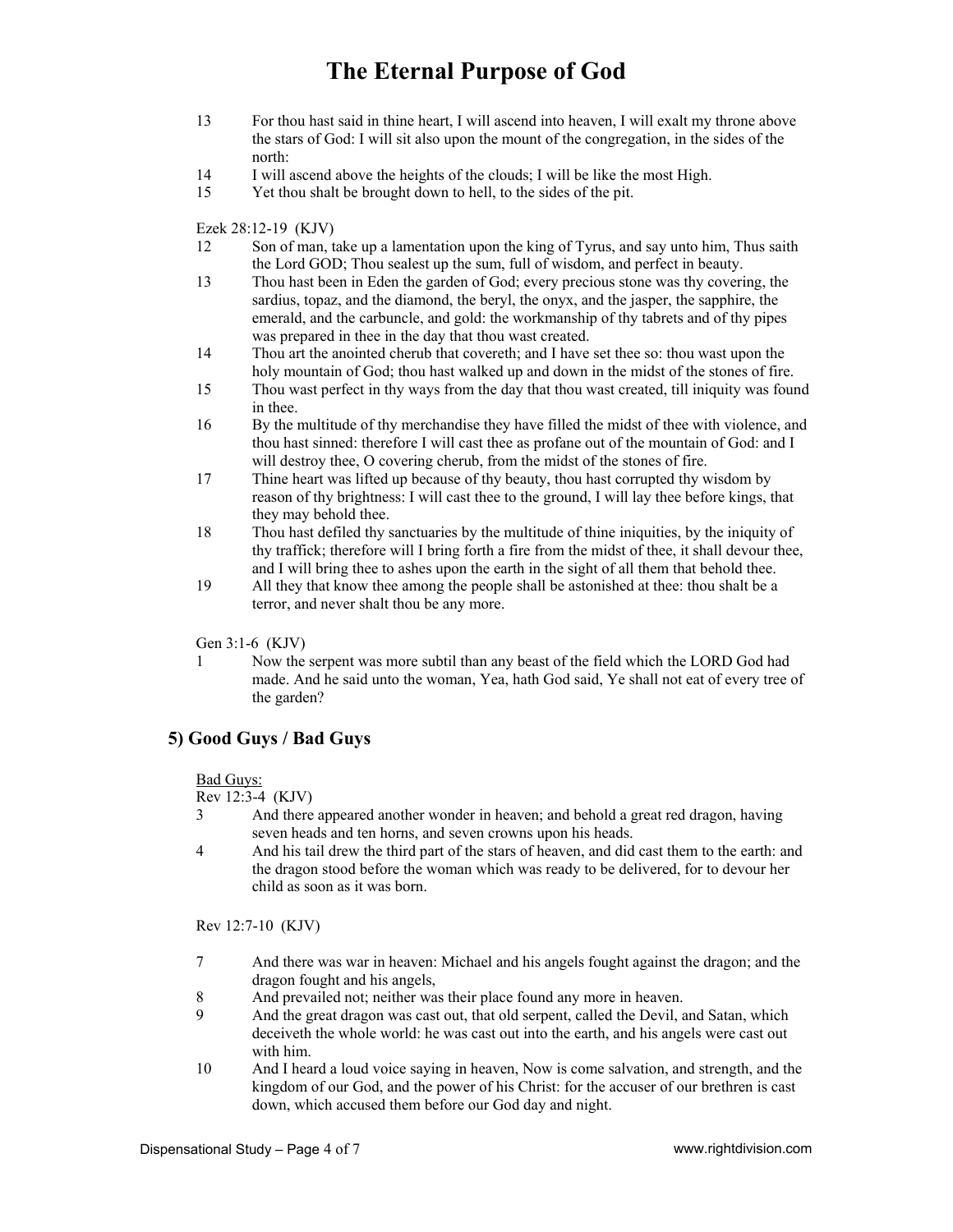#### Eph 2:11-12 (KJV)

- 11 Wherefore remember, that ye being in time past Gentiles in the flesh, who are called Uncircumcision by that which is called the Circumcision in the flesh made by hands;
- 12 That at that time ye were without Christ, being aliens from the commonwealth of Israel, and strangers from the covenants of promise, having no hope, and without God in the world:

Good Guys:

Matt 17:5 (KJV)

5 While he yet spake, behold, a bright cloud overshadowed them: and behold a voice out of the cloud, which said, This is my beloved Son, in whom I am well pleased; hear ye him.

Mark 1:9-11 (KJV)

- 9 And it came to pass in those days, that Jesus came from Nazareth of Galilee, and was baptized of John in Jordan.
- 10 And straightway coming up out of the water, he saw the heavens opened, and the Spirit like a dove descending upon him:
- 11 And there came a voice from heaven, saying, Thou art my beloved Son, in whom I am well pleased.

Col 1:19-20 (KJV)

- 19 For it pleased the Father that in him should all fulness dwell;
- 20 And, having made peace through the blood of his cross, by him to reconcile all things unto himself; by him, I say, whether they be things in earth, or things in heaven.

1 Tim 2:5 (KJV)

5 For there is one God, and one mediator between God and men, the man Christ Jesus;

Eph 2:1-10 (KJV)

- 1 And you hath he quickened, who were dead in trespasses and sins;
- 2 Wherein in time past ye walked according to the course of this world, according to the prince of the power of the air, the spirit that now worketh in the children of disobedience:
- 3 Among whom also we all had our conversation in times past in the lusts of our flesh, fulfilling the desires of the flesh and of the mind; and were by nature the children of wrath, even as others.
- 4 But God, who is rich in mercy, for his great love wherewith he loved us,
- 5 Even when we were dead in sins, hath quickened us together with Christ, (by grace ye are saved;)
- 6 And hath raised us up together, and made us sit together in heavenly places in Christ Jesus:
- 7 That in the ages to come he might shew the exceeding riches of his grace in his kindness toward us through Christ Jesus.
- 8 For by grace are ye saved through faith; and that not of yourselves: it is the gift of God:
- 9 Not of works, lest any man should boast.
- 10 For we are his workmanship, created in Christ Jesus unto good works, which God hath before ordained that we should walk in them.

So, what is our role in the eternal purpose of God? We find many things written to us in the 7 mystery epistles (Eph, Phil, Col, 1  $\&$  2 Tim, Titus, Philemon), yet we also find eternal truths throughout all of scripture, knowing that all scripture is profitable for doctrine, reproof, correction, and instructions in righteousness. Here are some highlights:

#### Eph 2:10 (KJV)

10 For we are his workmanship, created in Christ Jesus unto good works, which God hath before ordained that we should walk in them.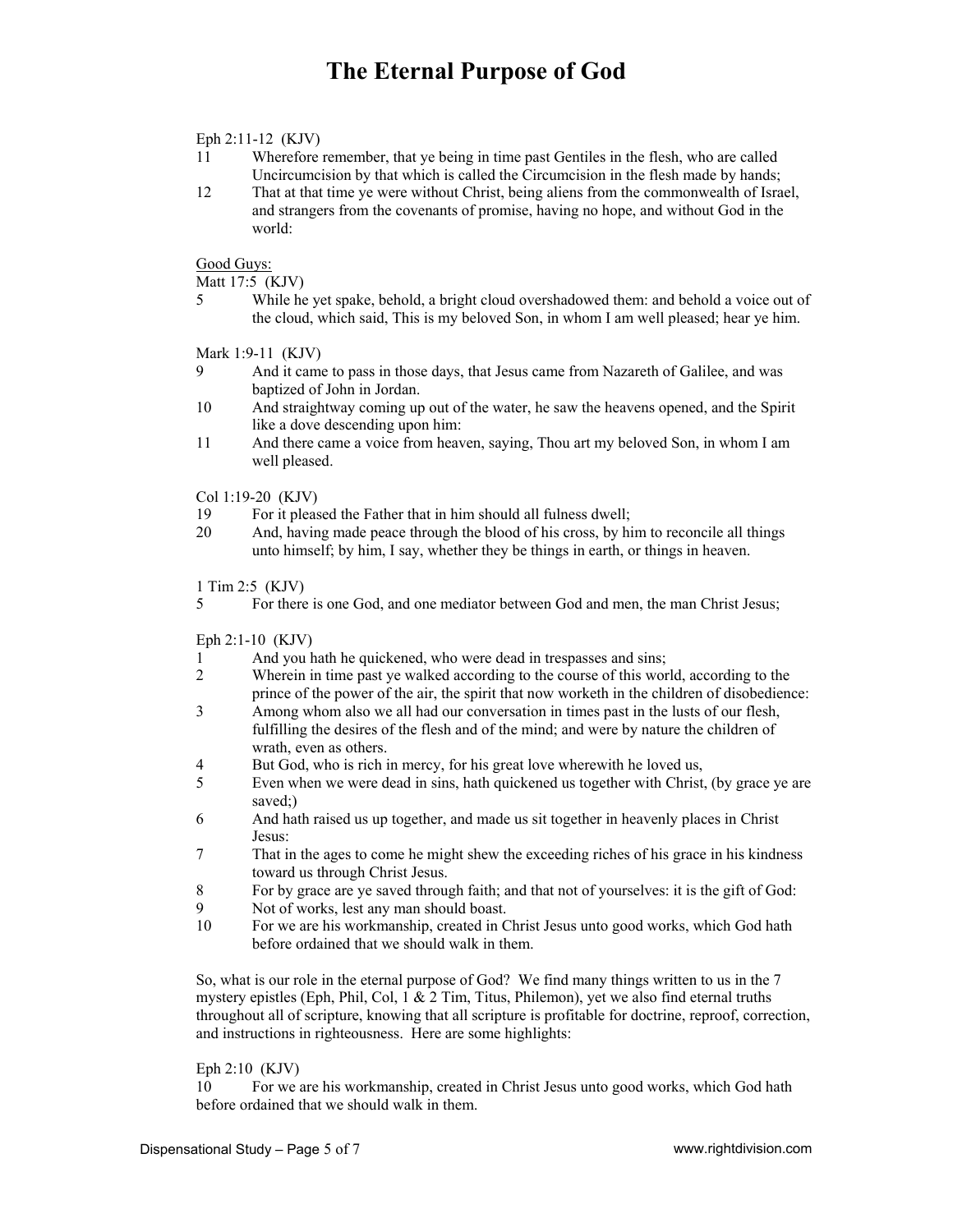Eph 4:1-3 (KJV)

1 I therefore, the prisoner of the Lord, beseech you that ye walk worthy of the vocation wherewith ye are called,

2 With all lowliness and meekness, with longsuffering, forbearing one another in love;

3 Endeavouring to keep the unity of the Spirit in the bond of peace.

Eph 5:2

2 And walk in love, as Christ also hath loved us, and hath given himself for us an offering and a sacrifice to God for a sweetsmelling savour. (KJV)

Phil 3:13-17 (KJV)

- 13 Brethren, I count not myself to have apprehended: but this one thing I do, forgetting those things which are behind, and reaching forth unto those things which are before,
- 14 I press toward the mark for the prize of the high calling of God in Christ Jesus.
- 15 Let us therefore, as many as be perfect, be thus minded: and if in any thing ye be otherwise minded, God shall reveal even this unto you.
- 16 Nevertheless, whereto we have already attained, let us walk by the same rule, let us mind the same thing.
- 17 Brethren, be followers together of me, and mark them which walk so as ye have us for an ensample.

### Col 1:10

10 That ye might walk worthy of the Lord unto all pleasing, being fruitful in every good work, and increasing in the knowledge of God; (KJV)

- 2 Tim 2:15 (KJV)
- 15 Study to shew thyself approved unto God, a workman that needeth not to be ashamed, rightly dividing the word of truth.
- 2 Tim 2:1-2 (KJV)
- 1 Thou therefore, my son, be strong in the grace that is in Christ Jesus.
- 2 And the things that thou hast heard of me among many witnesses, the same commit thou to faithful men, who shall be able to teach others also.